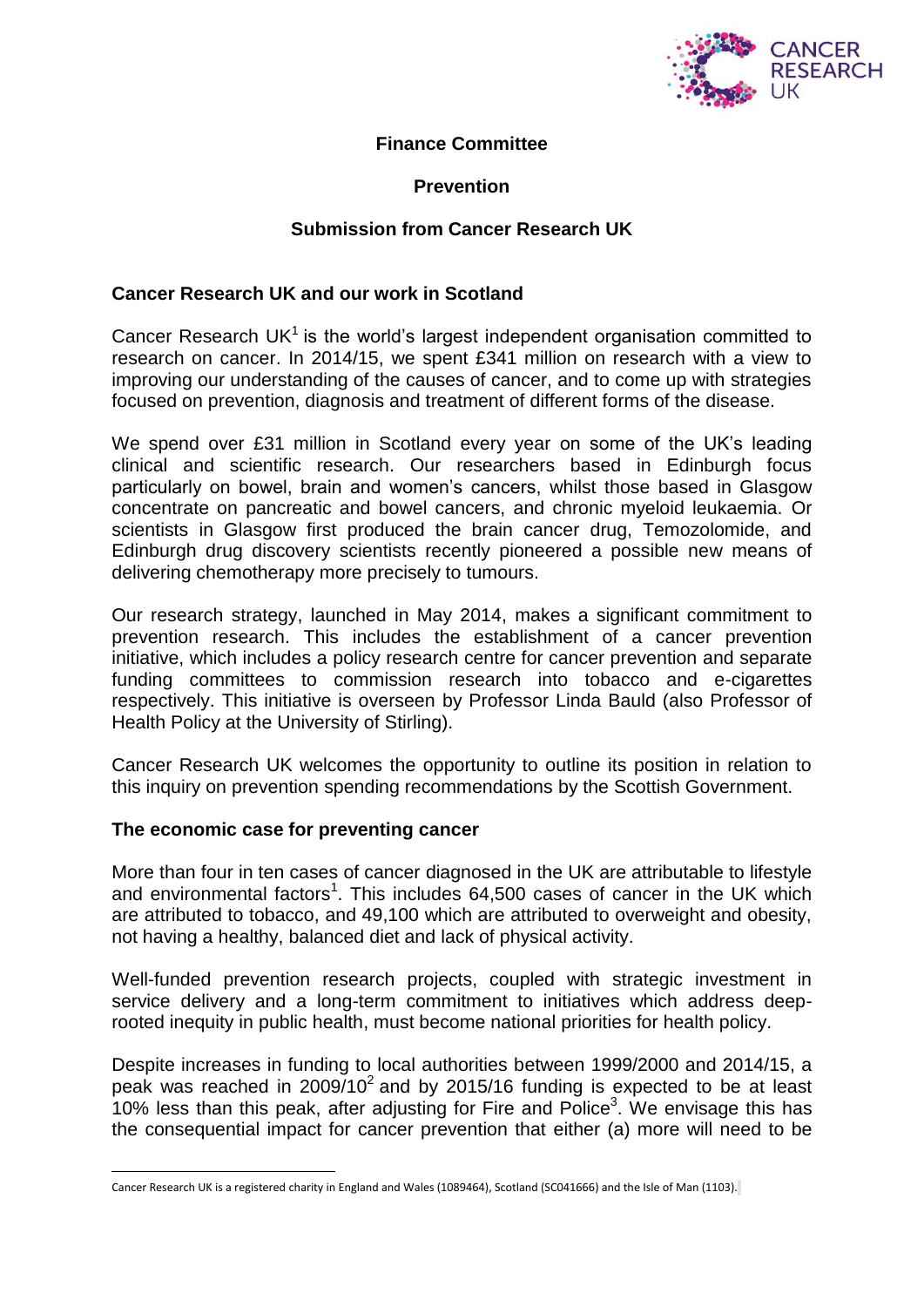done with less and/or (b) alternative funding avenues will need to be sought to maintain service provision<sup>4</sup>.

In the case of these funding pressures, it is critical that their impact must be managed responsibly to protect stop smoking services, health promotion and behaviour-change campaigns, and the provision of exercise and leisure facilities, to support people to stack the odds of not developing cancer in their favour.

### **Tobacco**

**Issue one:** Tobacco use remains the UK's single greatest cause of preventable illness and avoidable death, with 100,000 people dying each year from smokingrelated diseases, including cancer<sup>5</sup>. At 21.1%, smoking prevalence in Scotland is higher than the other UK nations<sup>6</sup>. This equates to an estimated 9.4 million UK adult cigarette smokers, whilst Scotland also has a lower 'never smoked' rate compared to England and Northern Ireland<sup>7</sup>. Households in Scotland spend £6.00 on cigarettes, compared to just £3.50 in England<sup>8</sup>.

It is estimated that smoking causes nearly a fifth of all cancer cases in the UK, and more than a quarter of all cancer deaths  $9,10$ . Despite the long-term decline in smoking rates for over 40 years, smoking remains the leading cause of preventable death and disease in the UK.

The report of the Independent Cancer Taskforce in England has set out an ambition to reduce adult smoking prevalence to less than 13% by 2020 and less than 5% across all income groups by 2035<sup>11</sup>, with the aspiration for a 'smoke-free Britain'<sup>12</sup> recognised by the Government. Scotland's tobacco control strategy, published in 2013, already sets out 5-year milestones to achieve an aim of 5% prevalence by 2034<sup>13</sup>. The progress of this target will be monitored through the Scottish Household Survey, with data for the 2016 milestone to be published in Autumn 2017.

Research from Action on Smoking and Health (ASH London) highlights that the total cost of tobacco use to society in England is £13.8 billion a year<sup>14</sup>. By comparison, tobacco duty receipts in England in 2013/14 were only £7.6 billion<sup>15</sup>, meaning the societal costs of tobacco use in England alone is more than £6 billion, the situation in Scotland is likely to be similar. Of further concern is data from the Office of National Statistics (ONS) which shows that in 2013, there was marked national variation in the average weekly household expenditure on cigarettes.

A 2014 report (part-funded by CRUK) found that of the £124bn Net Monetary Benefit gained from prioritised intervention resulting from cancer-related research (1991- 2010) £80 billion (or 65%) arose from reductions in smoking: (the numbers for the increased proportion of the population who were non-smokers or ex-smokers is based on self-reported survey data)<sup>16</sup>.

**Policy recommendation one: To achieve its ambition of a tobacco-free Scotland by 2034, the Scottish Government needs effective strategies to reduce prevalence across all income quintiles, including:**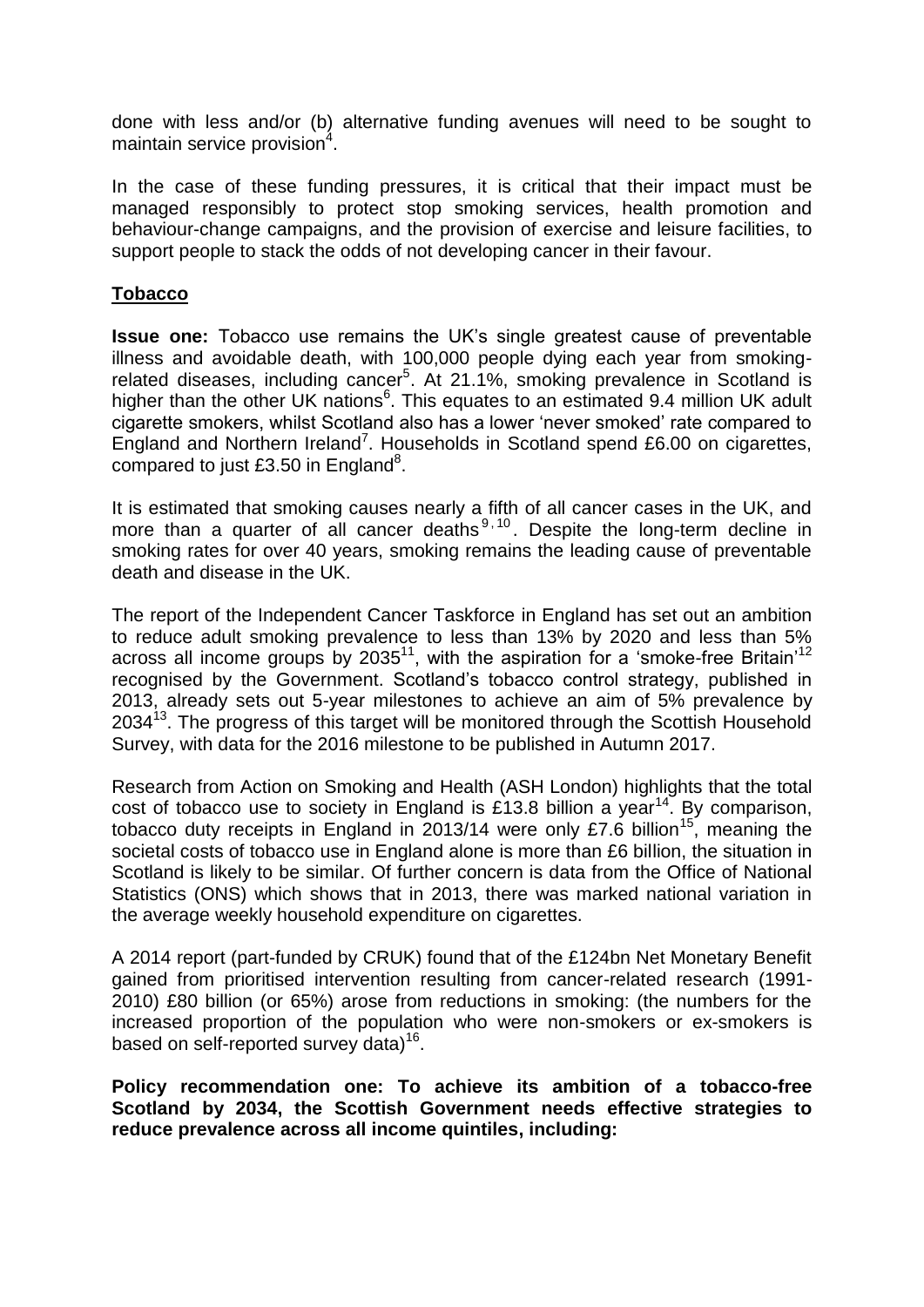- **A full refresh of Creating a Tobacco Free-Generation, reviewing and setting out the next steps required to meet the ambition of 5% smoking prevalence by 2034.**
- **Demonstrating leadership to ensure obligations and guiding principles of the WHO FCTC are met, including implementation of the measures in the revised Tobacco Products Directive as well as standardised packaging of tobacco products.**

**Issue two:** Tobacco-related health inequalities have proven persistent, despite the long-term successes of tobacco control strategies in driving down national smoking prevalence. Tackling inequality must be at the heart of any strategy to address the detriment of tobacco use. Without reducing smoking prevalence in the most disadvantaged groups, policies designed to reduce health inequalities will have limited success<sup>17</sup>.

38% of adults in the most deprived quintile in Scotland smoked in 2011, compared to just 12% in the least deprived quintile<sup>18</sup>. Survey data from the Scottish Household Survey (SHS) suggests that adults in the 15 per cent most deprived areas of Scotland are twice as likely to be current smokers as those in the rest of the country (40% and 20% respectively).

The majority (55%) of Scots who are unemployed and seeking work are current smokers. With an unemployment rate of around 5.9%, or 162,000 people, this equates to around 89,000 unemployed people vulnerable to the lethal harms of tobacco<sup>19</sup> <sup>20</sup>. Almost half (47%) of those in Scotland who are unable to work due to short-term ill-health, or those who are permanently sick or disabled (46%), are current smokers<sup>21</sup>. Households in the 15% most deprived areas of Scotland have a higher rate of no paid employment than the rest of Scotland.  $22$ 

As one example, Glasgow remains as a striking example of regional inequality. A boy in the deprived Calton area of the city has a life expectancy of 54, compared with a boy from the Lenzie area (just 12km away) who could expect to live to live to  $82^{23}$ . While reasons are not entirely understood, numerous studies note both the significantly higher smoking rates and rates of 'heavy smoking' in Glasgow as a major contributory factor to the poor health outcomes in the area<sup> $z_{4,25}$ </sup>. In Renfrew and Paisley, a study collating data over a 28-year period shows that never smokers in the lowest social classes had better survival outcomes than smokers in the highest social classes, suggesting the impact of smoking on health inequality compared with social position<sup>26</sup>.

An analysis by the National Cancer Intelligence Network undertaken with Cancer Research UK demonstrated that economic inequality is linked to around 15,000 extra cases of cancer and around 19,000 extra cancer deaths every year in England<sup>27</sup>. Over half of those deaths, 11,000 each year were linked to lung cancer. 86% of lung cancer cases in the UK are attributable to smoking<sup>28</sup>. Lung cancer risk is more dependent on smoking duration (i.e. the number of years) than amount smoked (number of cigarettes smoked each day)29,30,31. Smokers who quit - even well into middle age - avoid most of their subsequent risk of lung cancer. Quitting before middle age avoids more than 90% of the risk attributable to smoking $32$ .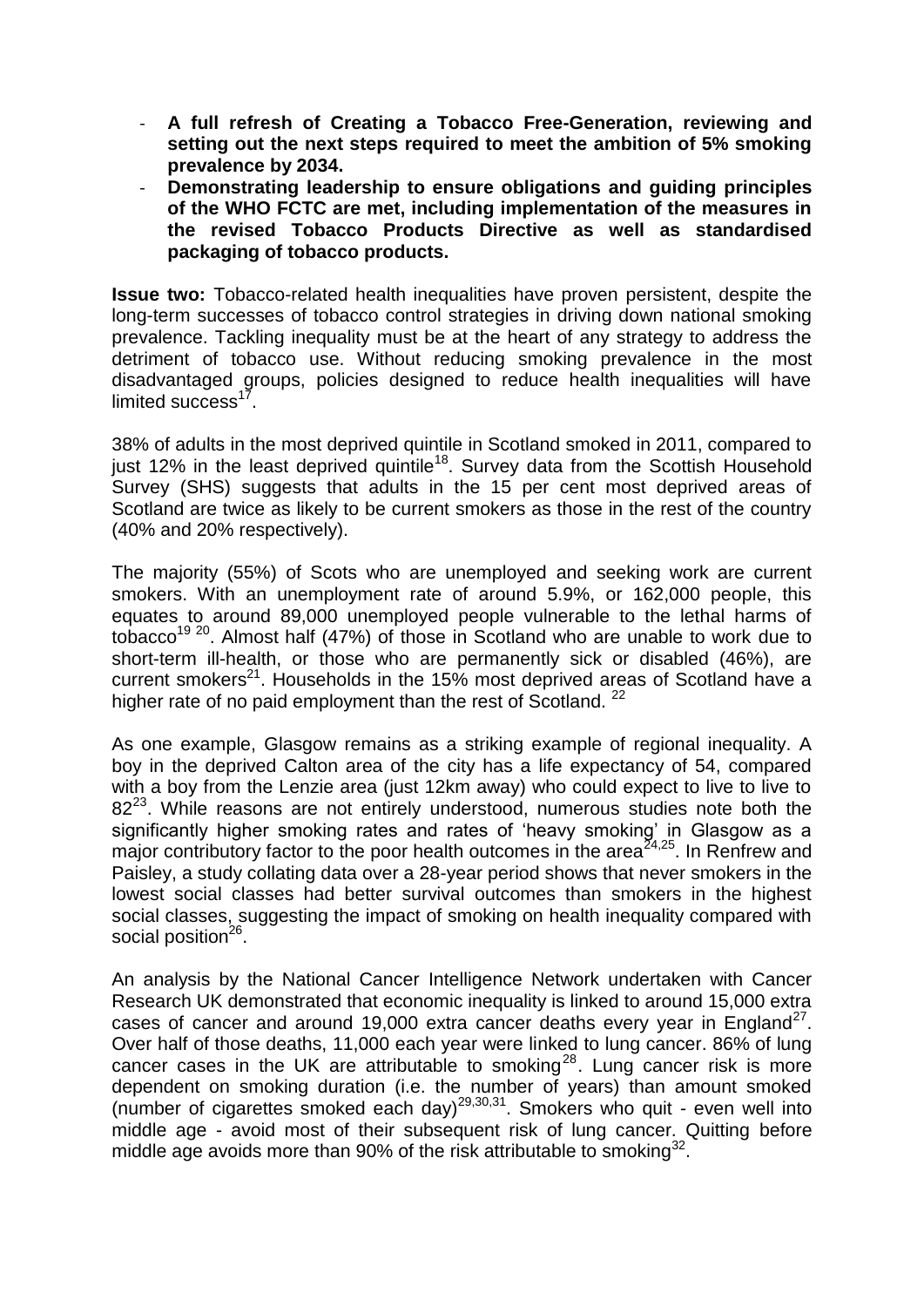Tobacco industry pricing strategies undermine policies to reduce health inequalities. In recent years 'Ultra Low Price' (ULP) cigarette brands have proliferated in the UK market $33$ . Examining the real price of individual ULP brands shows that some have fallen by as much as  $5\%^{34}$  giving smokers access to cheaper tobacco. Research shows that between 2006 and 2009, the ULP market doubled<sup>35</sup>. There has been an increase in the sales volumes of economy brand cigarettes and the use of hand rolling tobacco which is undermining efforts to reduce smoking rates<sup>36</sup>.

Individual level smoking cessation interventions, unless specifically targeted to address inequalities, are at risk of widening health inequalities. NHS stop smoking services are successful at preferentially enrolling those of lower socio-economic status providing balance for the fact that success rates for quit attempts are lower in these groups<sup>37</sup>. Given that behavioural support and prescription medication from the NHS stop smoking services offer the best possible chance of smoking cessation, it is of concern that popularity has decreased over the previous two years<sup>38</sup>, with the rise in the popularity of e-cigarettes.

Tax induced price rises are one of the most effective ways of reducing tobacco consumption, something the tobacco industry itself admits<sup>39</sup>. The benefit of a tax induced 5% year-on-year increase in the weighted average price of cigarettes would be up to £485 million in the first year and £7.4 billion over the next five years<sup>40</sup>.

In July 2015, following *Tackling illicit tobacco: from leaf to light<sup>41</sup>*<sup>42</sup>, HMRC received additional funding to tackle illicit tobacco fraud of £95 million by 2018-19<sup>43</sup>. These resources are vital to enable HMRC to take a tough approach against illicit tobacco smuggling  $-$  including the role of manufacturers in its facilitation $4445$ .

### **Policy recommendation two: A strategy to reduce smoking related health inequalities should include the following:**

- **Advocating for the UK Government to implement a minimum consumption tax for tobacco products, as consulted in 2014, coupled with a tax escalator on cigarettes of 5% above inflation and 10% above inflation for hand rolling tobacco**
- **Sustained support for smoking cessation programmes to ensure that 'gold standard' NHS stop smoking services are and available and delivered to support all smokers interacting with the services**

**Issue three:** The massive health and economic benefits which can be realised by driving down smoking rates is threatened by a strain on the resources of competent authorities. It is predicted that funding to local authorities could be 10% less in 2015/16 than it was in 1999/2000<sup>46</sup>. Local authorities must be resourced to ensure they can provide smokers with 'gold standard' stop smoking services. The combination of behavioural support and prescription medication offered through stop smoking services offers the best possible chance of quitting  $47,48$ . It is of concern that their attendance in Scotland has decreased by 13% between 2012 and 2013, perhaps partly due to the rise in e-cigarette use<sup>49</sup>. According to the National Institute for Clinical Excellence (NICE), every £1 spent on smoking cessation saves £10 in future health care costs<sup>50</sup>.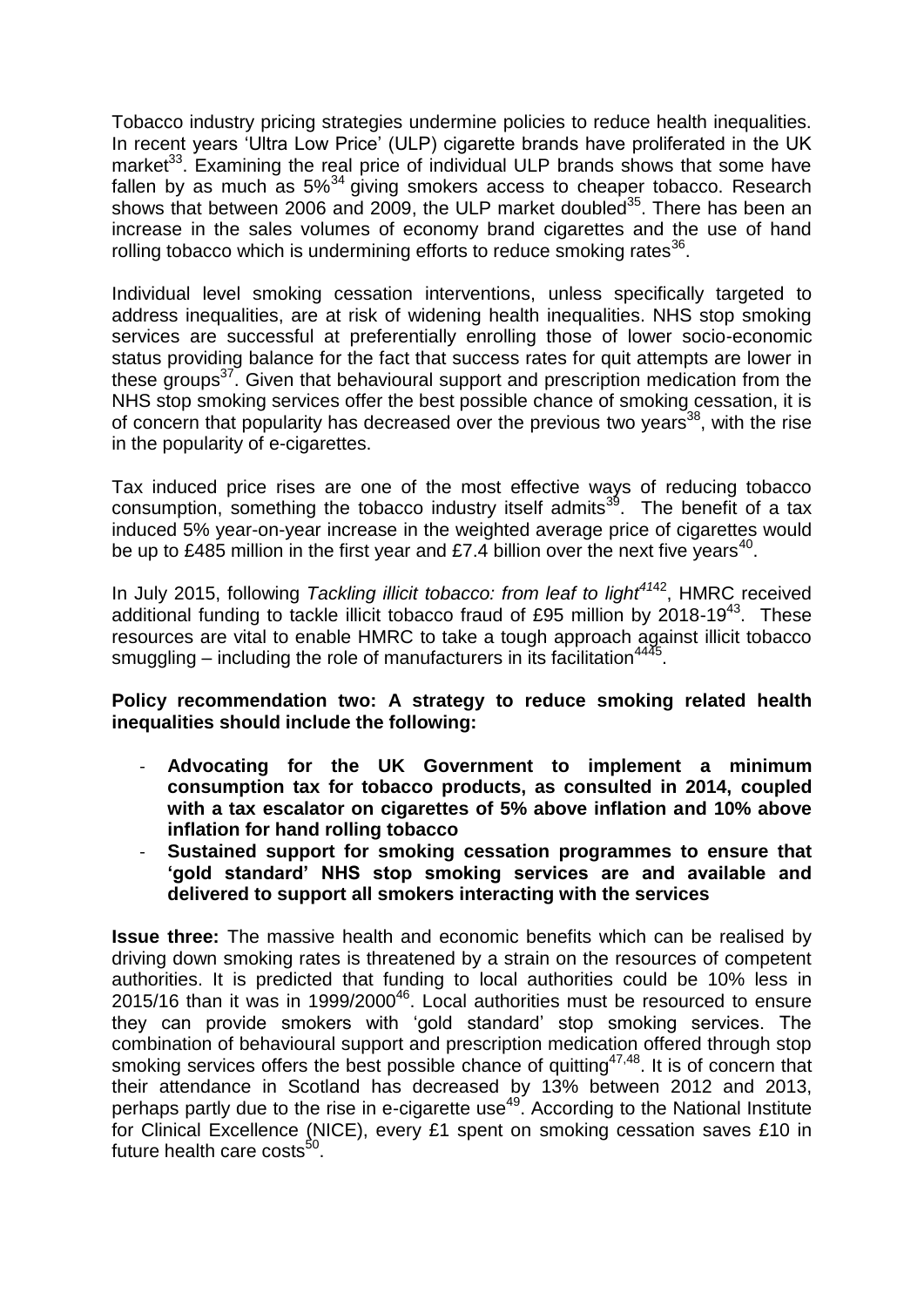A levy on tobacco manufacturers and importers could raise £500 million per annum to fund stop smoking services; mass media campaigns and increased resources to tackle the illicit trade. The money would come directly from the tobacco companies – it is not an additional tax on the product – the proportion of payment would be based on the market share of each company. In July 2015, following consultation<sup>51</sup>, the UK Government missed an opportunity to plug a gap in health finances by not introducing a levy and failing to set out an alternative mechanism to ensure these vital services are maintained<sup>52</sup> .

**Policy recommendation three: Funding for, and investment in, tobacco control can be achieved through the following:** 

- **Supporting the introduction of a financial levy for tobacco manufacturers and importers, hypothecated for the provision of public health in particular, stop smoking services and tobacco control mass media campaigns**
- **Funding for the responsible agencies to effectively tackle the illicit tobacco trade and enabling the UK to meet the requirements of the** *Illicit Trade Protocol<sup>53</sup> -* **which should be ratified without delay**
- **Investment to ensure that local authorities are sufficiently resourced to guarantee delivery of standards consistent with NICE guidance54,55,56**

### **Obesity**

1

**Issue:** Obesity represents a serious and growing threat to the NHS, causing 18,100 cases of cancer each year, as well as a range of serious health conditions. It is estimated that excessive weight costs the NHS £5.1bn directly per annum<sup>57</sup>, and broader costs to society approximately £16bn<sup>58</sup>.

Scotland continues to have the worst weight outcomes of any of the UK nations. Almost two-thirds (64.6%) of Scots are overweight or obese, compared to 62.1% in England. Similarly, 27.1% of people in Scotland are obese, compared to 24.9% in England. Scotland has the lowest household expenditure on fresh fruit and vegetables of any UK nation, at £6.00 per week compared to £7.60 in England<sup>59</sup>.

Evidence from England demonstrates that obesity is starkly linked to deprivation for adults<sup>60</sup>, whilst children from the most deprived backgrounds are up to twice as likely to be overweight or obese as the least $^{61}$ .

In 2010, the Scottish Government introduced a *Route Map Towards Healthy Weight,* which sets out a long-term strategy to tackle overweight and obesity. It has set a national indicator "to increase the proportion of healthy weight children<sup>"2</sup> alongside a number of interventions and initiatives supported by £200 million investment in sports and health budgets.<sup>62</sup> The Scottish Government has developed a vision for becoming a *Good Food Nation by 2025* and has produced *Supporting Healthier Choices: a framework for Voluntary Action* to shape healthier diets in Scotland.

Tackling obesity will make a demonstrable cost saving. To echo a recent report into the economic impact of obesity policies, the Scottish Government should aim to do 'as much as possible as soon as possible' through comprehensive policy

<sup>&</sup>lt;sup>2</sup> Percentage of children aged 2-15 years whose Body Mass Index lies within a healthy range (between the 2nd and 85th percentile of the *UK growth reference charts)*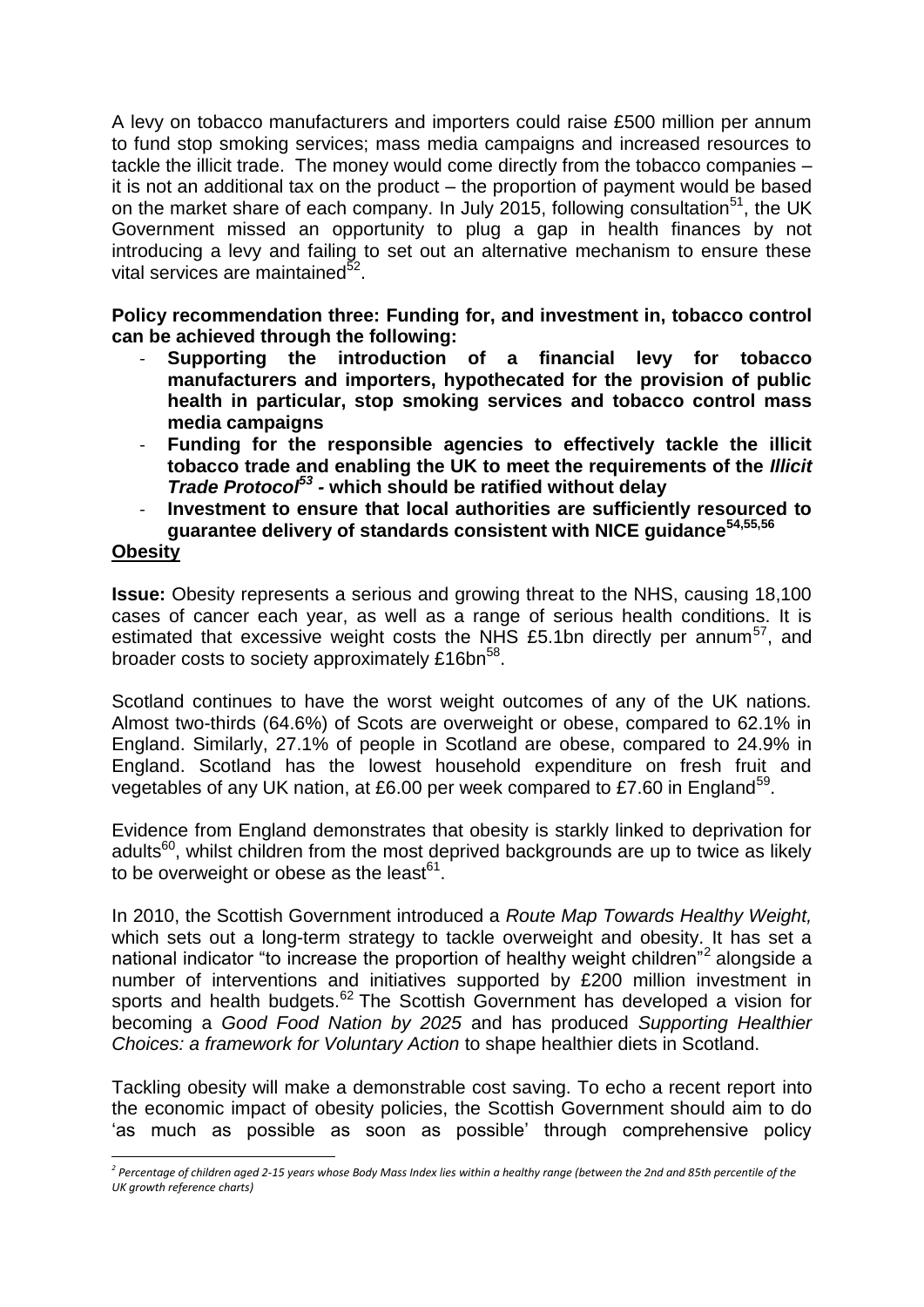$interventions<sup>63</sup>$ . We welcome proactive measures by the Scottish Government to address this, including expressing support for introducing restrictions on junk food and alcohol marketing to children on television before the 9pm watershed $^{64}$ .

**Policy Recommendation: The Scottish Government should lobby the UK Government to implement the following measures, or do so themselves where they fall within devolved competencies:**

- Measures to restrict the marketing of unhealthy food, including a pre-**9pm watershed ban on TV junk food adverts, a review of online marketing of unhealthy foods and drinks products to children and tighter rules to significantly restrict the placement and content of unhealthy food marketing online**
- **A new accountability framework with food businesses to deliver reformulation and reduced portion sizing to reduce free sugars, saturated fat and calories in the food supply. This should follow government-led national standards, being transparent and involving rigorous monitoring and evaluation.**
- **Fiscal measures to tackle the drivers of unhealthy diets such as the introduction of a 20p/litre duty on sugar-sweetened beverages, to tackle the issue that teenagers consume 30% of their 'free' sugars from sugar sweetened beverages. This should extend to examining the case for further fiscal measures on foods high in sugar, salt and fat where appropriate, and improving the affordability of healthier alternatives.**
- **Measures to promote physical activity including sustained investment in active travel options such as cycling and walking, and supporting local authorities to ensure appropriate access to recreation facilities and open space, particularly for deprived groups**

# **Alcohol**

**Issue:** The health harms from alcohol place a significant burden on the economy and the NHS. Estimates from the Scottish Government show that the cost of alcohol misuse to the NHS was about £270m a year, and the cost to the economy was £3.6bn per year (at 2007 prices)<sup>65</sup>. Across the UK, the direct cost to the NHS is estimated to be £3.5bn a year and the cost of alcohol-related cancers alone is estimated at £728m<sup>66 67</sup>. Alcohol is a highly modifiable risk factor for cancer.

Alcohol consumption is strongly linked to health inequalities, with people from deprived groups suffering far greater harm from alcohol than those from higher socio-economic groups. In Scotland, there are over 6 times as many alcohol-related deaths in the lowest socio-economic quintile compared to the highest quintile<sup>68</sup>. Scotland has the highest household expenditure on alcohol of any UK nation, at £14.90 per week compared to £11.90 in England $^{69}$ .

We are concerned that alcohol is now 61% more affordable than it was in 1980<sup>70</sup>. There is a relationship between alcohol related mortality and socioeconomic status in England and Wales with progressively higher rates in more deprived areas<sup>71</sup>. It has also been found that tobacco and alcohol related cancers in the UK are 2-3 times more common in areas of the most deprivation than the least<sup>72</sup>. There is clear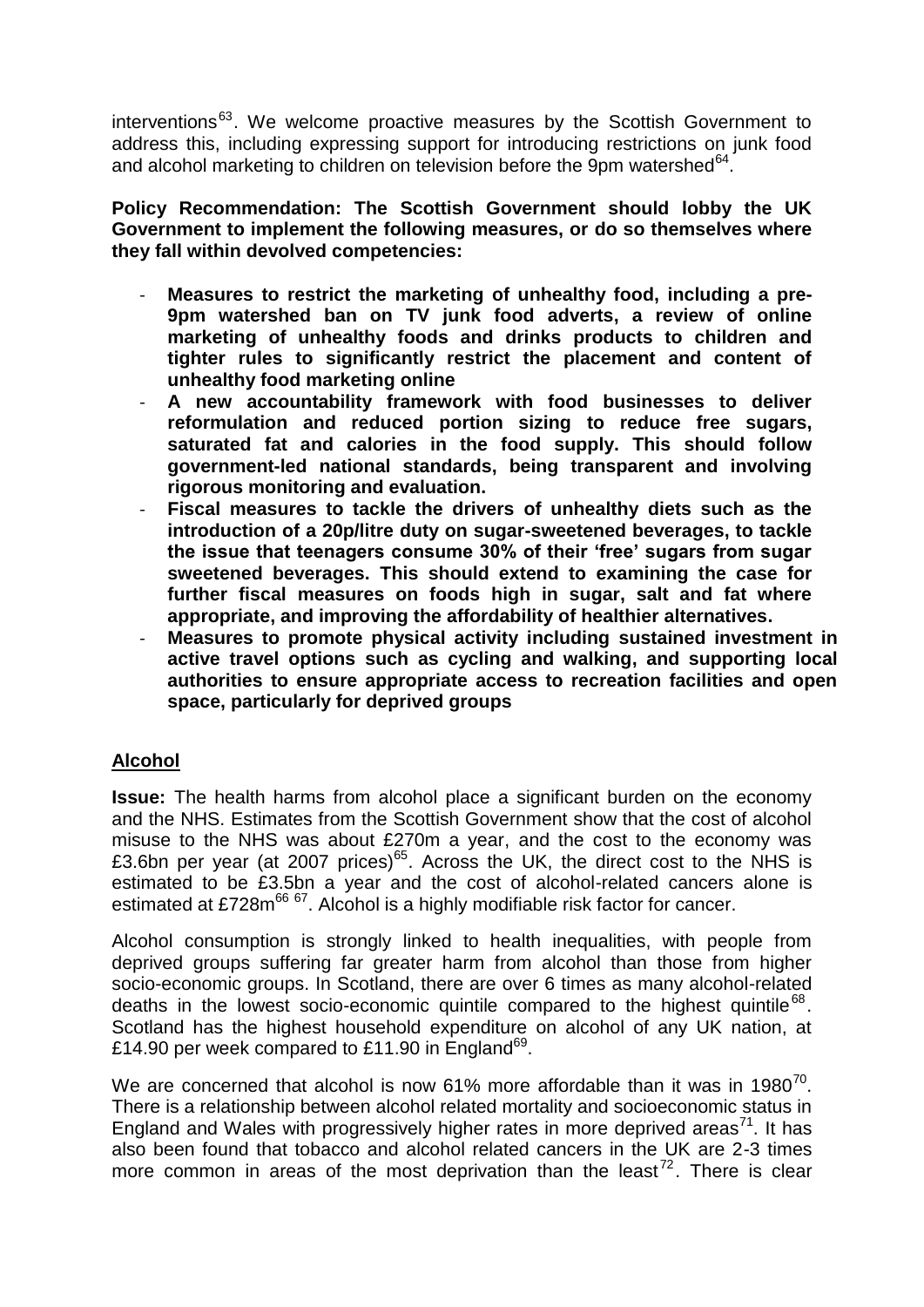evidence that policy interventions focused on price increases translate to both reduced consumption and reductions in alcohol-related harm<sup>73</sup>.

**Policy Recommendation: A comprehensive alcohol harm reduction strategy should be implemented, including:**

- Measures to tackle the price, marketing and availability of alcohol as **detailed in** *Health First*<sup>74</sup> *,* **including implementing a minimum price of 50p per unit of alcohol with a mechanism to regularly review and revise this price**
- **Better health information on alcohol products**
- **Sustained funding for evaluated health marketing campaigns**

**For any further information, please contact Senior Public Affairs Manager Gregor McNie, [gregor.mcnie@cancer.org.uk](mailto:gregor.mcnie@cancer.org.uk)**

#### **References**

<sup>2</sup> Armstrong, J. and McLaren, J. (2015) Local government funding challenges, Fiscal Affairs Scotland, Available at (*pdf*)  $3$  Ibid

- <sup>5</sup> Peto, R et al (2012). Mortality from smoking in developed countries 1950-2010. University of Oxford. UK: pp.512-523. Available at (*pdf*) <sup>6</sup> ONS (2014)[. Integrated Household Survey, January to December 2013.](http://www.ons.gov.uk/ons/rel/integrated-household-survey/integrated-household-survey/index.html)
- 7 ibid

- <sup>9</sup> Parkin, DM (2011). Tobacco-attributable cancer burden in the UK in 2010. <u>Br J Cancer 2011; 105(S2):S6-S13</u>
- $10$  Peto, R et al (2012). Mortality from smoking in developed countries 1950-2010. University of Oxford. UK: pp.512-523. Available at [\(pdf\)](http://www.ctsu.ox.ac.uk/research/mega-studies/mortality-from-smoking-in-developed-countries-1950-2010/mortality-from-smoking-in-developed-countries-1950-2010)
- <sup>11</sup> Report of the Independent Cancer Taskforce. July 2015[. Achieving World-Class Cancer Outcomes: A Strategy for England 2015-2020](http://www.cancerresearchuk.org/sites/default/files/achieving_world-class_cancer_outcomes_-_a_strategy_for_england_2015-2020.pdf)
- <sup>12</sup> Charlie Cooper. 'Jeremy Hunt wants a 'smoke-free' Britain. The Independent, 24 October 2014. Accessed at
- <http://www.independent.co.uk/life-style/health-and-families/health-news/jeremy-hunt-wants-a-smokefree-britain-9814391.html>
- Scottish Government. (2013). Creating a tobacco-free generation: a tobacco control strategy for Scotland. [\(pdf\)](http://www.gov.scot/Resource/0041/00417331.pdf)
- 14 [Action on Smoking & Health \(ASH\) Ready Reckoner.](http://ash.org.uk/localtoolkit/docs/Reckoner.xls) ASH and LeLan Solutions, May 2015.

<sup>16</sup> Glover M., Buxton M., Guthrie S., Hanney S., Pollitt A. & Grant J. (2014). Estimating the returns to UK publicly funded cancer-related research in terms of the net value of improved health outcomes., *BMC medicine,* PMID: [24930803](http://www.ncbi.nlm.nih.gov/pubmed/24930803)

<sup>17</sup> Gruer, L et al (2009). Effect of tobacco smoking on survival of men and women by social position: a 28 year cohort study. <u>BMJ 2009,</u> [338:b480; doi: 10.1136/bmj.b480](http://www.ncbi.nlm.nih.gov/pmc/articles/PMC2645845/)

- <sup>18</sup> Scottish Government. (2013). Tobacco Control Strategy[. http://www.gov.scot/Publications/2013/03/3766/3#table1](http://www.gov.scot/Publications/2013/03/3766/3#table1)
- $19$  ONS. (2015). Regional Labour Market, June 2015. [\(pdf\)](http://www.ons.gov.uk/ons/dcp171778_407073.pdf)
- <sup>20</sup> GOV.UK. (2015)[. https://www.gov.uk/government/news/employment-figures-published](https://www.gov.uk/government/news/employment-figures-published)
- <sup>21</sup> Scottish Government. (2012). Scotland's People Annual Report: Results from the 2011 Scottish Household Survey.

 $22$  ibid

 1 Parkin DM, Boyd L, Walker LC. The fraction of cancer attributable to lifestyle and environmental factors in the UK in 2010. Summary and conclusions[. Br J Cancer 2011;105 \(S2\):S77-S81.](http://www.nature.com/bjc/journal/v105/n2s/abs/bjc2011489a.html)

<sup>4</sup> Local Government Association (2014). Future funding outlook for councils to 2019/20

<sup>8</sup> ONS (2014). Family Spending 2013[. Detailed household expenditure by UK countries and regions, 2011-2013](http://www.ons.gov.uk/ons/rel/family-spending/family-spending/2014-edition/rft-a35-final-2013.xls)

<sup>15</sup> HMRC[. A disaggregation of HMRC tax receipts between England, Wales, Scotland and Northern Ireland.](https://www.gov.uk/government/uploads/system/uploads/attachment_data/file/359890/disag-method.pdf) Methodology note. October 2014

<http://www.gov.scot/Publications/2012/08/5277/5>

<sup>&</sup>lt;sup>23</sup> Michael Reid. Bulletin of the WHO. **[Behind the "Glasgow effect"](http://www.who.int/bulletin/volumes/89/10/11-021011/en/)** 

<sup>24</sup> McCartney, G et al (2014). Explaining the excess mortality in Scotland compared with England: pooling of 18 cohort studies. *[J Epidemiol](http://jech.bmj.com/content/early/2014/09/12/jech-2014-204185.full)* 

*Community Health* [doi:10.1136/jech-2014-204185](http://jech.bmj.com/content/early/2014/09/12/jech-2014-204185.full) 25 Landy, R et al (*A report of The Scottish Government* (2010)). The Scottish Health Survey: The Glasgow Effect. A national statistics publication for Scotland. Accessed at (pdf)

<sup>&</sup>lt;sup>26</sup> Gruer, L., et al. (2009). Effect of tobacco smoking on survival of men and women by social position: a 28 year cohort study. BMJ. [338:b430.](http://www.bmj.com/content/338/bmj.b480.long)

<sup>&</sup>lt;sup>27</sup> Cancer Research UK and the National Cancer Intelligence Network (2014)[. Cancer Deprivation in England 1996-2011](http://www.ncin.org.uk/about_ncin/cancer_by_deprivation_in_england)

<sup>&</sup>lt;sup>28</sup> Parkin, DM (2011). Tobacco-attributable cancer burden in the UK in 2010[. Br J Cancer 2011; 105\(S2\):S6-S13](http://www.ncbi.nlm.nih.gov/pubmed/22158323)

<sup>&</sup>lt;sup>29</sup> Cancer Research UK Statistical Information Team. Calculated using formula in Doll R, Peto R. Cigarette smoking and bronchial carcinoma: dose and time relationships among regular smokers and lifelong non-smokers. [J Epidemiol Community Health 1978;32\(4\):303-13](http://www.ncbi.nlm.nih.gov/pubmed/744822)

<sup>&</sup>lt;sup>30</sup> Lubin, JH and Caporaso, NE (2006). Cigarette Smoking and Lung Cancer: Modelling Total Exposure and Intensity. Cancer Epidem Biomar [2006;15\(3\):517-23](http://www.ncbi.nlm.nih.gov/pubmed/16537710)

<sup>31</sup> Flanders, WD et al (2003). Lung Cancer Mortality in Relation to Age, Duration of Smoking, and Daily Cigarette Consumption: Results from Cancer Prevention Study II. [Cancer Res 2003;63\(19\):6556-62](http://www.ncbi.nlm.nih.gov/pubmed?term=14559851)